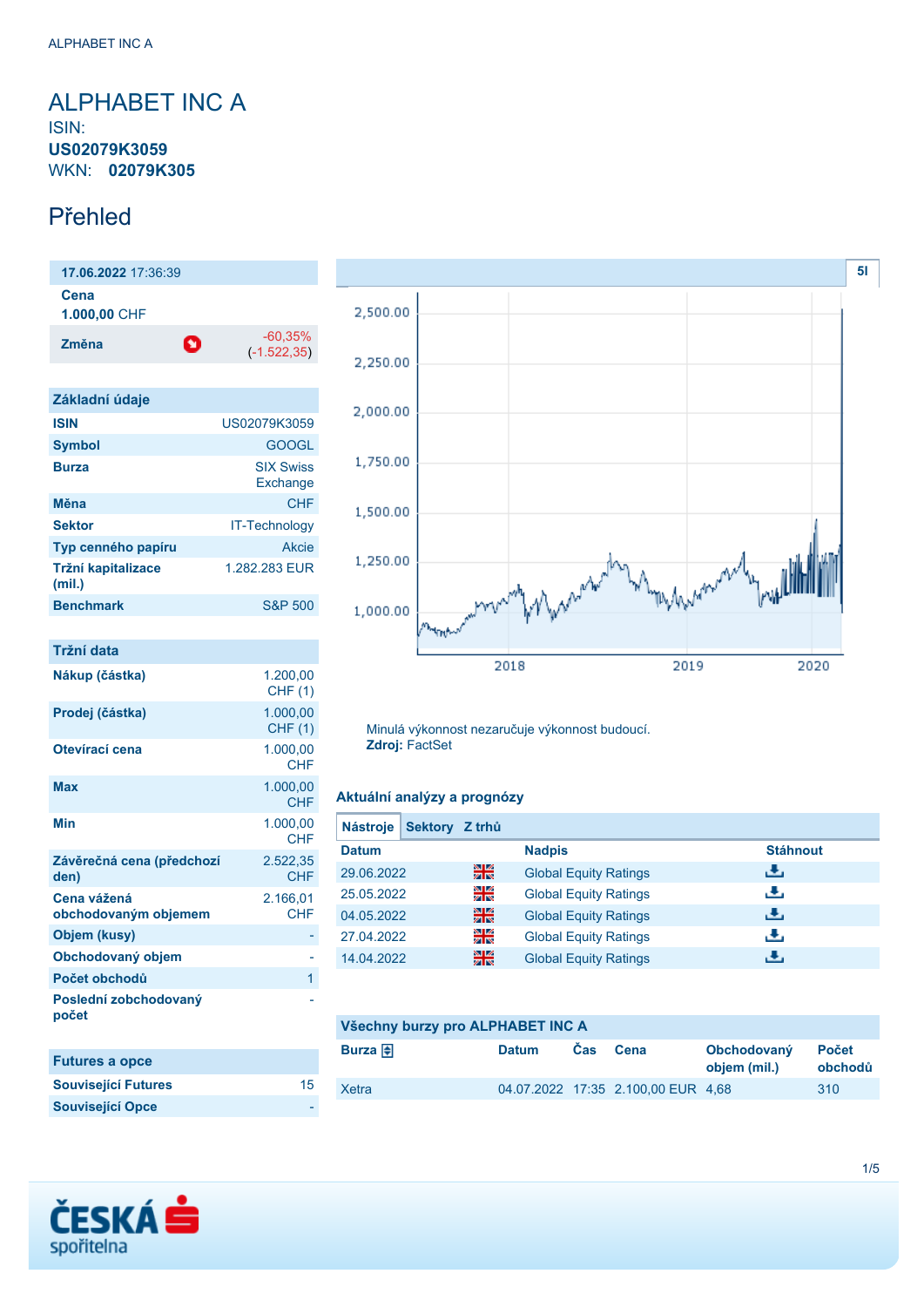**PDF ke stažení**

Report společnosti: ALPHABET INC A

| Vienna Stock Exchange                             |  | 04.07.2022 17:32 2.082,00 EUR 0,05     | 9            |
|---------------------------------------------------|--|----------------------------------------|--------------|
| Tradegate                                         |  | 04.07.2022 22:26 2.077,00 EUR 2,99     | 259          |
| Stuttgart                                         |  | 04.07.2022 18:43 2.080,50 EUR 0.05     | 15           |
| <b>SIX Swiss Exchange</b>                         |  | 21.03.2022 17:35 2.700,00 USD 0,00     | $\mathbf{1}$ |
| <b>SIX Swiss Exchange</b>                         |  | 17.06.2022 17:36 1.000,00 CHF 0,00     | 1            |
| <b>Nasdag</b>                                     |  | 01.07.2022 22:00 2.174,75 USD 3.831,17 | 116.685      |
| <b>Munich</b>                                     |  | 04.07.2022 08:03 2.070,50 EUR 0,00     | 1            |
| London Stock Exchange                             |  | 04.07.2022 17:35 2.167,75 USD 0,00     | 1            |
| Hanover                                           |  | 04.07.2022 08:05 2.071,50 EUR 0,00     | 1            |
| Hamburg                                           |  | 04.07.2022 11:16 2.071,00 EUR 0.01     | 3            |
| Frankfurt                                         |  | 04.07.2022 19:27 2.084,00 EUR 0,25     | 25           |
| <b>Duesseldorf</b>                                |  | 04.07.2022 19:30 2.073,00 EUR 0,00     | 12           |
| Borsa Italiana MTF<br><b>Trading After Hours</b>  |  | 27.06.2022 19:28 2.240,00 EUR 0,00     | 1            |
| Borsa Italiana MTF<br><b>Global Equity Market</b> |  | 04.07.2022 17:35 2.070,50 EUR 0,20     | 20           |
| <b>Berlin</b>                                     |  | 04.07.2022 08:03 2.070,00 EUR 0,00     | 1            |

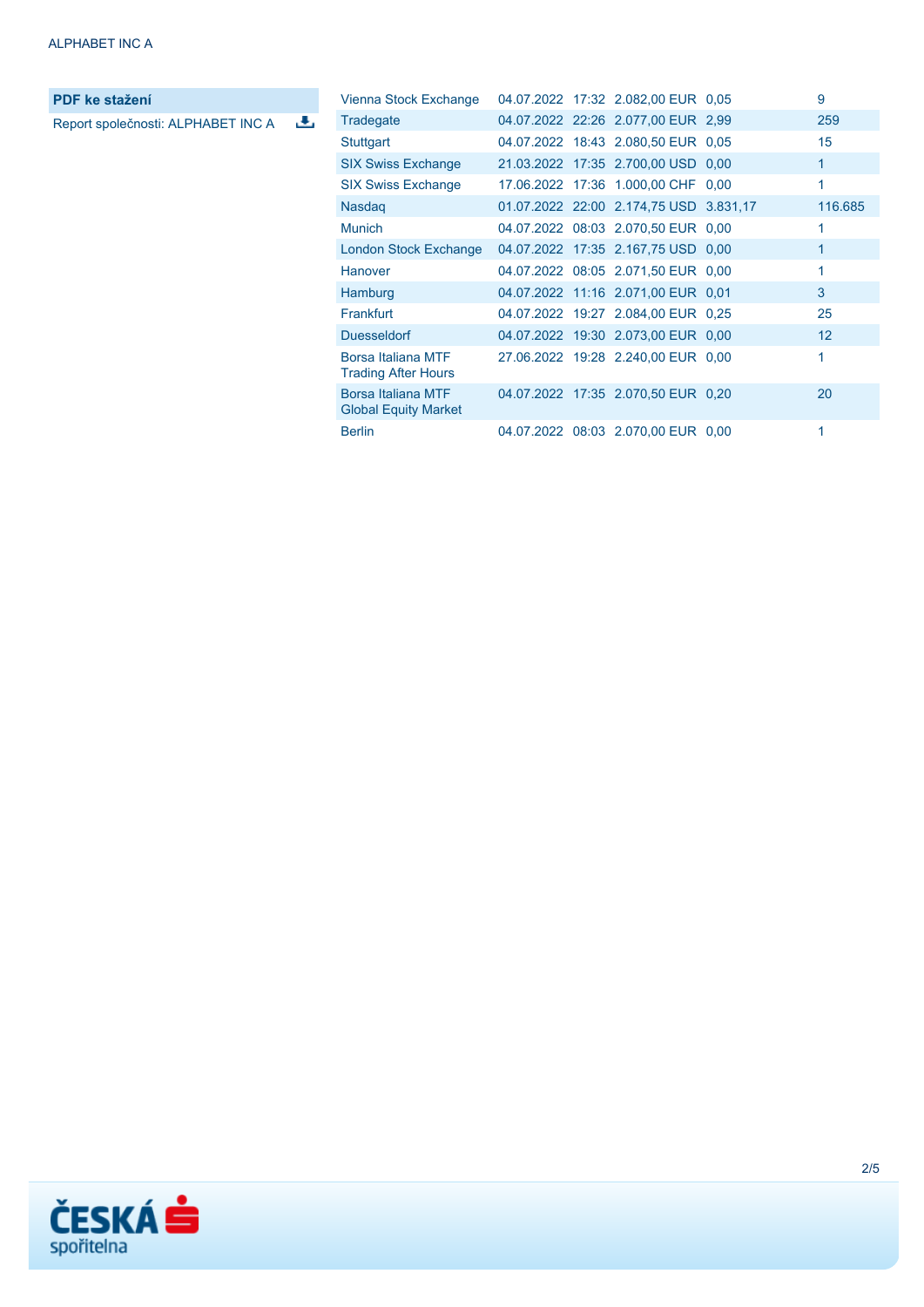## Detaily

**17.06.2022** 17:36:39 **Cena**

**1.000,00** CHF

**Změna** -60,35% -60,35%

(-1.522,35)

| Základní údaje               |                              |
|------------------------------|------------------------------|
| <b>ISIN</b>                  | US02079K3059                 |
| <b>Symbol</b>                | <b>GOOGL</b>                 |
| <b>Burza</b>                 | <b>SIX Swiss</b><br>Exchange |
| Měna                         | CHF                          |
| <b>Sektor</b>                | <b>IT-Technology</b>         |
| Typ cenného papíru           | Akcie                        |
| Tržní kapitalizace<br>(mil.) | 1.282.283 FUR                |
| <b>Benchmark</b>             | S&P 500                      |

| Tržní data                          |                            |
|-------------------------------------|----------------------------|
| Nákup (částka)                      | 1.200,00<br><b>CHF (1)</b> |
| Prodej (částka)                     | 1.000,00<br><b>CHF (1)</b> |
| Otevírací cena                      | 1.000,00<br><b>CHF</b>     |
| Max                                 | 1.000,00<br><b>CHF</b>     |
| Min                                 | 1.000,00<br><b>CHF</b>     |
| Závěrečná cena (předchozí<br>den)   | 2.522,35<br>CHF            |
| Cena vážená<br>obchodovaným objemem | 2.166,01<br><b>CHF</b>     |
| Objem (kusy)                        |                            |
| Obchodovaný objem                   |                            |
| Počet obchodů                       | 1                          |
| Poslední zobchodovaný<br>počet      |                            |

## **Výkonnost a riziko**

|                   | 6m     | 1r     | 3r       |
|-------------------|--------|--------|----------|
| Výkonn. (%)       |        |        | $-7,68%$ |
| Výkonn. (abs.)    |        |        | $-83,15$ |
| <b>Beta</b>       | 1.29   | 1.27   | 1.06     |
| <b>Volatilita</b> | 832.34 | 720.84 | 256.73   |



Minulá výkonnost nezaručuje výkonnost budoucí. **Zdroj:** FactSet

| Ceny                                  |                           |
|---------------------------------------|---------------------------|
| Ø cena 5 dní  Ø objem 5 dní (ks.)     | 914,47 CHF (4.160)        |
| Ø cena 30 dní  Ø objem 30 dní (ks.)   | 896,19 CHF (7.869)        |
| Ø cena 100 dní  Ø objem 100 dní (ks.) | 1.071,93 CHF (4.163)      |
| Ø cena 250 dní  Ø objem 250 dní (ks.) | 1.095,12 CHF (5.085)      |
| <b>YTD Max</b> datum                  | 2.522,35 CHF (09.06.2022) |
| <b>YTD Min   datum</b>                | 1.000,00 CHF (17.06.2022) |
| 52týdenní max.   datum                | 2.522,35 CHF (09.06.2022) |
| 52týdenní min.   datum                | 1.000,00 CHF (17.06.2022) |

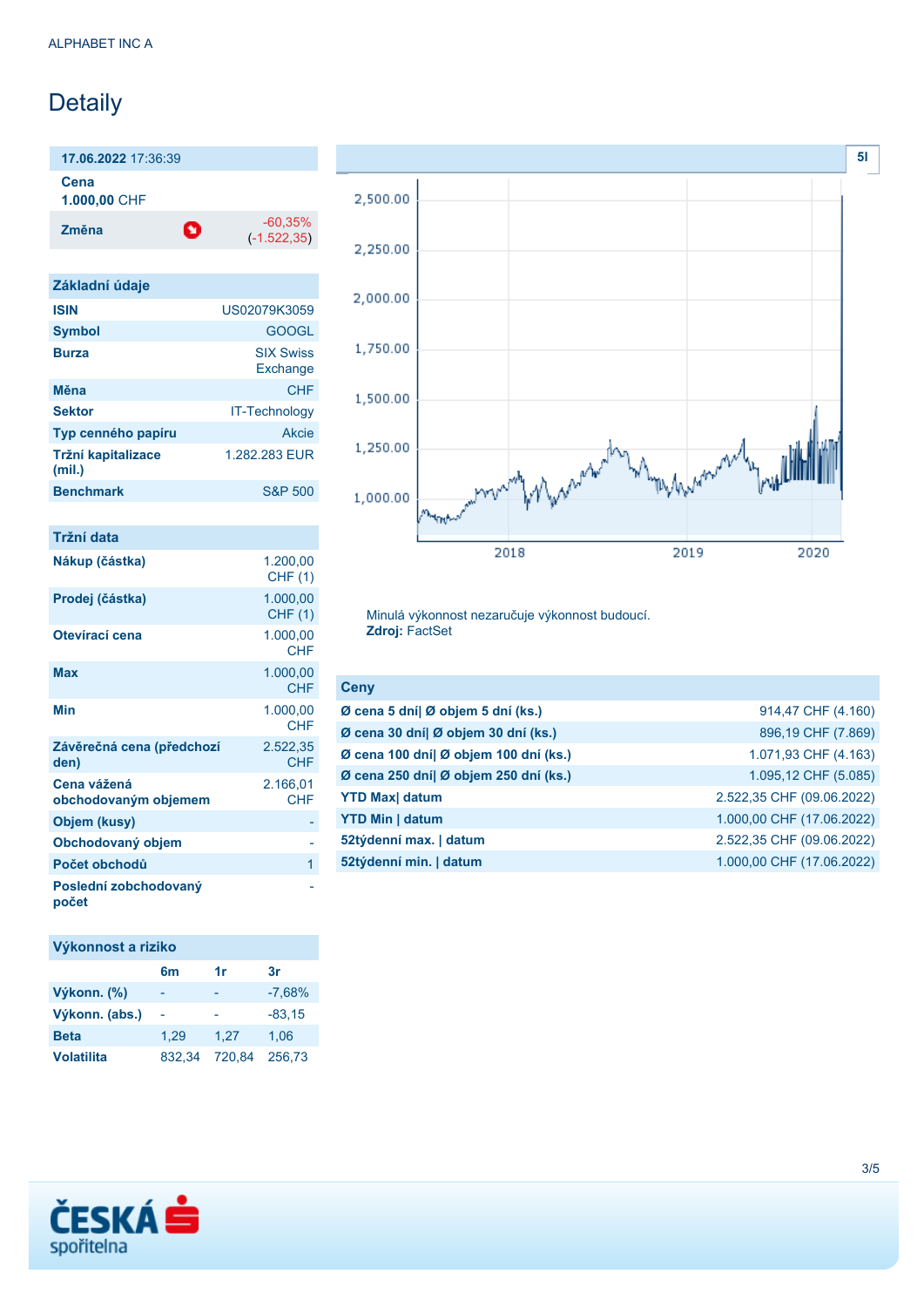## Profil společnosti

**Logo společnosti**

# **Alphabet**

#### **Kontakty**

- -

ALPHABET INC.

| 1600 Amphitheatre Parkway - 94043<br><b>Mountain View</b> |
|-----------------------------------------------------------|
| Telefon: 1-650-253-0000                                   |
| $Fax -$                                                   |
| $F$ -mail:-                                               |
|                                                           |

#### **PDF ke stažení**

Report společnosti: ALPHABET INC A

违

#### **Profil společnosti**

Alphabet, Inc. is a holding company, which engages in the business of acquisition and operation of different companies. It operates through the Google and Other Bets segments. The Google segment includes its main Internet products such as ads, Android, Chrome, hardware, Google Cloud, Google Maps, Google Play, Search, and YouTube. The Other Bets segment consists of businesses such as Access, Calico, CapitalG, GV, Verily, Waymo, and X. The company was founded by Lawrence E. Page and Sergey Mikhaylovich Brin on October 2, 2015 and is headquartered in Mountain View, CA.

| Členové představenstva          |                                             |  |
|---------------------------------|---------------------------------------------|--|
| <b>John Hennessy</b>            | Chairman of Board of<br><b>Directors</b>    |  |
| <b>Frances Arnold</b>           | Member of Board of<br><b>Directors</b>      |  |
| Roger Ferguson                  | Member of Board of<br><b>Directors</b>      |  |
| <b>Ann Mather</b>               | Member of Board of<br><b>Directors</b>      |  |
| <b>John Doerr</b>               | Member of Board of<br><b>Directors</b>      |  |
| <b>Lawrence Page</b>            | Member of Board of<br><b>Directors</b>      |  |
| <b>Ram Kavitarak</b><br>Shriram | Member of Board of<br><b>Directors</b>      |  |
| <b>Robin</b><br>Washington      | Member of Board of<br><b>Directors</b>      |  |
| <b>Sergey Brin</b>              | Member of Board of<br><b>Directors</b>      |  |
| Sundar Pichai                   | <b>Chairman of Managing</b><br><b>Board</b> |  |
| <b>Robert Califf</b>            | <b>Member of Executive</b><br>Committee     |  |
| <b>Amie Thuener</b>             | <b>Member of Executive</b><br>Committee     |  |
| <b>Asmau Ahmed</b>              | <b>Member of Executive</b><br>Committee     |  |
| Cory Ondrejka                   | <b>Member of Executive</b><br>Committee     |  |
| <b>Cynthia Patton</b>           | <b>Member of Executive</b><br>Committee     |  |
| <b>Ellen West</b>               | <b>Member of Executive</b><br>Committee     |  |
| <b>Jewel Burks</b>              | <b>Member of Executive</b><br>Committee     |  |
| <b>John Walker</b>              | <b>Member of Executive</b><br>Committee     |  |
| Juan Rajlin                     | <b>Member of Executive</b><br>Committee     |  |
| <b>Karen Zuccala</b>            | <b>Member of Executive</b><br>Committee     |  |
| <b>Ruth Porat</b>               | <b>Member of Executive</b><br>Committee     |  |